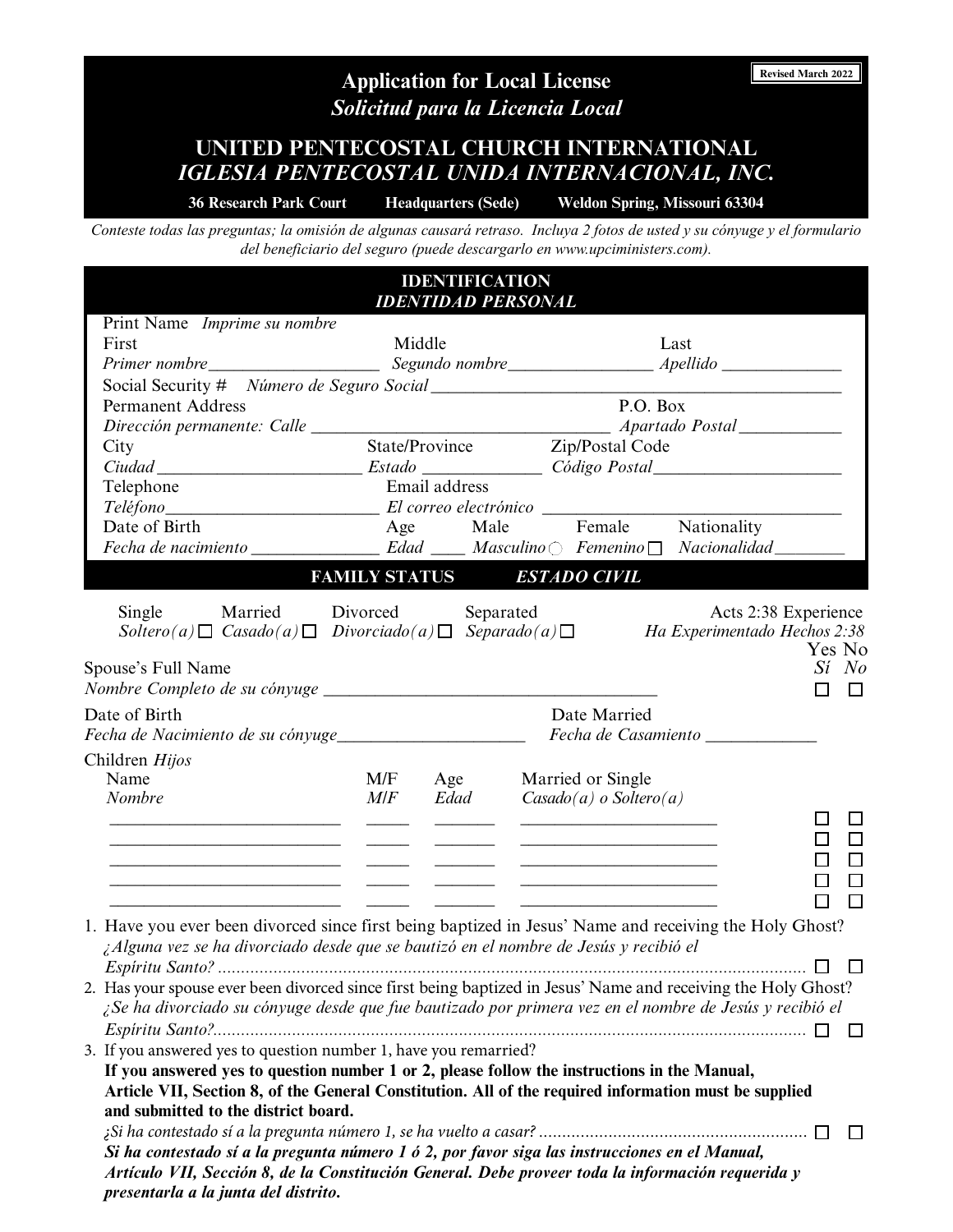4. Do you believe and teach that persons who have been divorced and remarried before they were filled with the Holy Ghost should be made to separate or else be put out of fellowship with the assembly?

*¿Cree y enseña que las personas que han sido divorciadas y que han vuelto a contraer matrimonio antes de ser llenos del Espíritu Santo deben separarse, o de lo contrario, deben ser excluidas de la asamblea?........................................................................................................*

5. Fill out education chart below: *Complete el cuadro de educación que aparece a continuación.*

|                |                    | <b>EDUCATION</b> | <b>EDUCACION</b> |                                                    |  |
|----------------|--------------------|------------------|------------------|----------------------------------------------------|--|
| Type           | Level              | Place            |                  | Years Completed Year of Graduation Type Degree     |  |
| Tipo           | <i>Nivel</i>       | Lugar            |                  | Años Completados Año de Graduación Tipo de diploma |  |
| Secular        | Grade              |                  |                  |                                                    |  |
| <b>Secular</b> | Escuela Primaria   |                  |                  |                                                    |  |
|                | High School        |                  |                  |                                                    |  |
|                | Escuela Secundaria |                  |                  |                                                    |  |
|                | University         |                  |                  |                                                    |  |
|                | Universidad        |                  |                  |                                                    |  |
|                | University         |                  |                  |                                                    |  |
|                | <b>Universidad</b> |                  |                  |                                                    |  |
| Religious      |                    |                  |                  |                                                    |  |
| Religiosa      |                    |                  |                  |                                                    |  |

## **PERSONAL SPIRITUAL EXPERIENCE** *EXPERIENCIA ESPIRITUAL PERSONAL*

6. If you have attended a UPCI endorsed college, please request the "Bible College Report" be sent by certified mail, return receipt requested, from the college to your District Superintendent. *Si ha asistido algún Instituto Bíblico avalado por la IPUI, por favor solicitar al instituto que envíe el "Informe del Instituto Bíblico" al Superintendente Distrital, por correo certificado solicitando el acuse de recibo.*

| 7. | Have you been baptized in water by immersion in the name of Jesus Christ for the<br>remission of sins according to Acts 2:38? |                                       |  |
|----|-------------------------------------------------------------------------------------------------------------------------------|---------------------------------------|--|
|    | $\chi$ Ha sido bautizado en agua por inmersión en el nombre de Jesucristo para perdón de pecados                              |                                       |  |
|    |                                                                                                                               |                                       |  |
|    | When?<br>Where?                                                                                                               | By Whom?                              |  |
|    | $i$ Cuándo? $\qquad \qquad$ $i$ Dónde? $\qquad \qquad$ $i$ Por Quién? $\qquad \qquad$                                         |                                       |  |
| 8. | Do you believe that speaking with other tongues as the Spirit gives utterance is the initial                                  |                                       |  |
|    | sign of the baptism of the Holy Ghost, Acts 2:4?                                                                              |                                       |  |
|    | ¿Cree que el hablar en otras lenguas según el Espíritu da que hable es la señal inicial del                                   |                                       |  |
|    |                                                                                                                               |                                       |  |
| 9. | Have you received this experience?                                                                                            |                                       |  |
|    |                                                                                                                               |                                       |  |
|    |                                                                                                                               |                                       |  |
|    | 10. Do you believe in preaching and teaching the same?                                                                        |                                       |  |
|    |                                                                                                                               |                                       |  |
|    |                                                                                                                               | MINISTERIAL STATUS ESTADO MINISTERIAL |  |
|    |                                                                                                                               |                                       |  |

| 11. Have you read the UPCI Manual in its entirety, including the Judicial Procedure and the |  |
|---------------------------------------------------------------------------------------------|--|
| General Board Position Papers?                                                              |  |
| ¿Ha leído el Manual de la UPCI en su totalidad, incluyendo el Procedimiento Judicial y los  |  |
|                                                                                             |  |
| 12. Have you met the educational requirements as set forth in the Manual of the UPCI?       |  |
| $\lambda$ Ha cumplido los requisitos educacionales mencionados en el Manual de la Iglesia   |  |
|                                                                                             |  |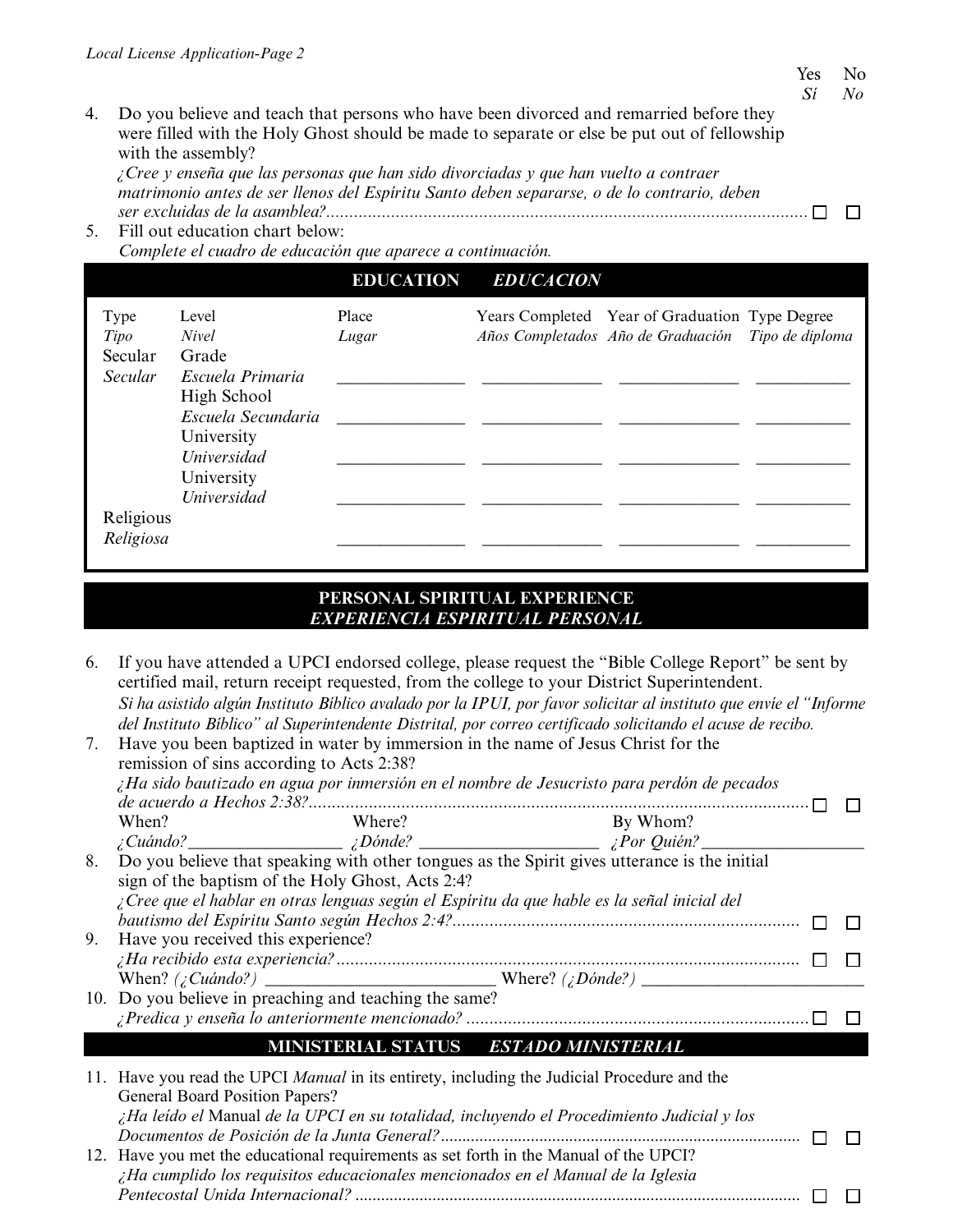- 13. Have you been involved on a consistent weekly basis in the evangelistic and ministerial efforts of your local church under the direction of your pastor for at least the past six months, and has this involvement primarily pursued actively preaching on a weekly basis? (It may also include teaching home Bible studies, participating in structured soul winning activities and discipleship classes, as well as other evangelistic venues of the local church.)? *¿Ha estado involucrado de manera consistente en las actividades evangelísticas y ministeriales de su iglesia local bajo la dirección de su pastor por lo menos durante los últimos seis meses, y esta participación ha incluido principalmente una manera activa para predicar semanalmente? (También puede incluir dar estudios bíblicos en casa, participar en actividades estructuradas de evangelismo y clases de discipulado, así como otras actividades evangelísticas de la iglesia local.).......................*
- 14. What special preparation are you making for the ministry? *¿En qué forma se está preparando para el ministerio?* \_\_\_\_\_\_\_\_\_\_\_\_\_\_\_\_\_\_\_\_\_\_\_\_\_\_\_\_\_\_\_\_\_\_\_\_\_\_\_\_\_\_\_
- 15. Which church are you a member of at this time? *¿De qué Iglesia es usted miembro actualmente?* Name:*(Nombre)* \_\_\_\_\_\_\_\_\_\_\_\_\_\_\_\_\_\_\_\_\_\_\_\_\_\_\_\_\_\_\_\_\_\_\_\_\_\_\_\_\_\_\_\_\_\_\_\_\_\_\_\_\_\_\_\_\_\_\_\_\_\_\_\_\_\_\_\_\_\_\_\_ Place:*(Lugar)* \_\_\_\_\_\_\_\_\_\_\_\_\_\_\_\_\_\_\_\_\_\_\_\_\_\_\_\_\_\_\_\_\_\_ Pastor *(Pastor) \_\_\_\_\_\_\_\_\_\_\_\_\_\_\_\_\_\_\_\_\_\_\_\_\_\_* Please list all former pastors with the dates you were under their ministry. *Anote todos los pastores anteriores con la fecha que se encontraban bajo su ministerio.*
- *\_\_\_\_\_\_\_\_\_\_\_\_\_\_\_\_\_\_\_\_\_\_\_\_\_\_\_\_\_\_\_\_\_\_\_\_\_\_\_\_\_\_\_\_\_\_\_\_\_\_\_\_\_\_\_\_\_\_\_\_\_\_\_\_\_\_\_\_\_\_\_\_\_\_\_\_\_\_\_\_\_\_\_\_\_\_* 16. Have you held license with this organization (UPCI) previously? *¿Ha tenido alguna clase de licencia con esta organización (IPUI) previamente?*......................... If so, why did you discontinue fellowship? *Si la ha tenido, ¿Por qué no continuó su afiliación?*

\_\_\_\_\_\_\_\_\_\_\_\_\_\_\_\_\_\_\_\_\_\_\_\_\_\_\_\_\_\_\_\_\_\_\_\_\_\_\_\_\_\_\_\_\_\_\_\_\_\_\_\_\_\_\_\_\_\_\_\_\_\_\_\_\_\_\_\_\_\_\_\_\_\_\_\_\_\_\_\_\_\_\_\_\_\_ \_\_\_\_\_\_\_\_\_\_\_\_\_\_\_\_\_\_\_\_\_\_\_\_\_\_\_\_\_\_\_\_\_\_\_\_\_\_\_\_\_\_\_\_\_\_\_\_\_\_\_\_\_\_\_\_\_\_\_\_\_\_\_\_\_\_\_\_\_\_\_\_\_\_\_\_\_\_\_\_\_\_\_\_\_\_

*\_\_\_\_\_\_\_\_\_\_\_\_\_\_\_\_\_\_\_\_\_\_\_\_\_\_\_\_\_\_\_\_\_\_\_\_\_\_\_\_\_\_\_\_\_\_\_\_\_\_\_\_\_\_\_\_\_\_\_\_\_\_\_\_\_\_\_\_\_\_\_\_\_\_\_\_\_\_\_\_\_\_\_\_\_\_ \_\_\_\_\_\_\_\_\_\_\_\_\_\_\_\_\_\_\_\_\_\_\_\_\_\_\_\_\_\_\_\_\_\_\_\_\_\_\_\_\_\_\_\_\_\_\_\_\_\_\_\_\_\_\_\_\_\_\_\_\_\_\_\_\_\_\_\_\_\_\_\_\_\_\_\_\_\_\_\_\_\_\_\_\_\_*

\_\_\_\_\_\_\_\_\_\_\_\_\_\_\_\_\_\_\_\_\_\_\_\_\_\_\_\_\_\_\_\_\_\_\_\_\_\_\_\_\_\_\_\_\_\_\_\_\_\_\_\_\_\_\_\_\_\_\_\_\_\_\_\_\_\_\_\_\_\_\_\_\_\_\_\_\_\_\_\_\_\_\_\_\_\_ 17. Do you hold license or credentials with any other religious body? *¿Tiene alguna licencia o credenciales con otra organización religiosa?*......................................... If so, with whom? *Si la tiene, ¿Con quién?* \_\_\_\_\_\_\_\_\_\_\_\_\_\_\_\_\_\_\_\_\_\_\_\_\_\_\_\_\_\_\_\_\_\_\_\_\_\_\_\_\_\_\_\_\_\_\_\_\_\_\_\_\_\_\_\_\_\_\_\_\_\_\_\_\_\_\_ Are you willing to discontinue your license or credentials with said body if accepted by the UPCI? *¿Está dispuesto a cancelar su licencia o credenciales con dicha organización si es aceptado en la IPUI?*.. 18. Have you ever held credentials or license with any other religious body? *¿Ha tenido alguna vez credenciales o licencia con algún otro grupo religioso?* ............................. If so, with whom? When? *Si la ha tenido, ¿con quién? \_\_\_\_\_\_\_\_\_\_\_\_\_\_\_\_\_\_\_\_\_\_\_\_\_\_\_ ¿Cuándo? \_\_\_\_\_\_\_\_\_\_\_\_\_\_\_\_\_\_\_\_\_\_\_\_\_\_\_* 19. Have you ever been refused credentials or license by this or any other organization? *¿Se le ha negado alguna vez credenciales o licencia con esta organización o con alguna otra?*...... If so, explain in detail including what grounds. *De haber sido así, explique con detalles.* \_\_\_\_\_\_\_\_\_\_\_\_\_\_\_\_\_\_\_\_\_\_\_\_\_\_\_\_\_\_\_\_\_\_\_\_\_\_\_\_\_\_\_\_\_\_\_\_\_\_\_\_\_\_\_\_\_\_\_\_\_\_\_\_\_\_\_\_\_\_\_\_\_\_\_\_\_\_\_\_\_\_\_\_\_\_ \_\_\_\_\_\_\_\_\_\_\_\_\_\_\_\_\_\_\_\_\_\_\_\_\_\_\_\_\_\_\_\_\_\_\_\_\_\_\_\_\_\_\_\_\_\_\_\_\_\_\_\_\_\_\_\_\_\_\_\_\_\_\_\_\_\_\_\_\_\_\_\_\_\_\_\_\_\_\_\_\_\_\_\_\_\_

## \_\_\_\_\_\_\_\_\_\_\_\_\_\_\_\_\_\_\_\_\_\_\_\_\_\_\_\_\_\_\_\_\_\_\_\_\_\_\_\_\_\_\_\_\_\_\_\_\_\_\_\_\_\_\_\_\_\_\_\_\_\_\_\_\_\_\_\_\_\_\_\_\_\_\_\_\_\_\_\_\_\_\_\_\_\_ 20. Are you a member of any lodge or secret order? *¿Es usted miembro de alguna logia u orden secreta?*....................................................................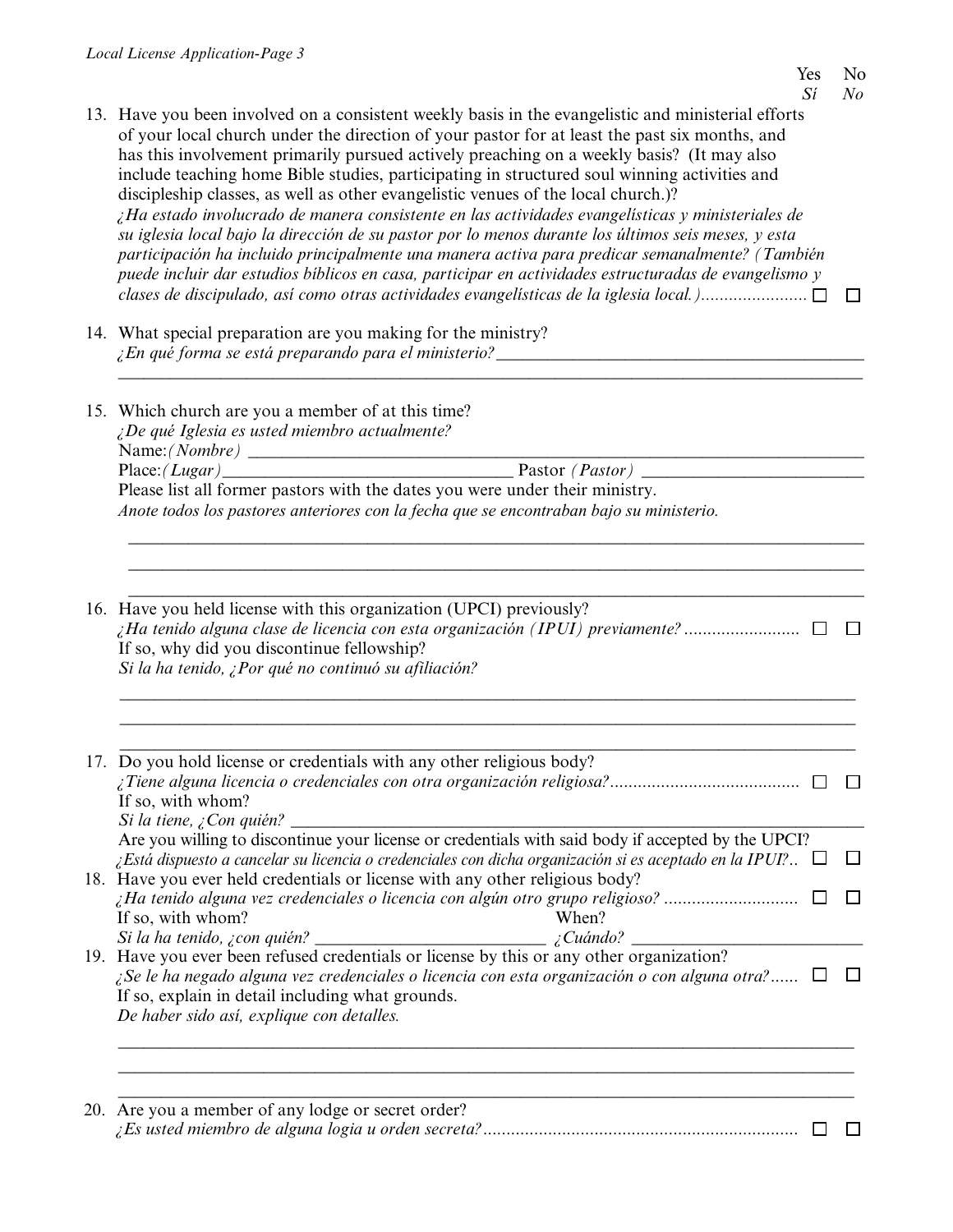## *Local License Application-Page 4*

21. Explain in detail your call of God to minister the gospel. *Explique detalladamente el llamado de Dios en su vida para predicar el evangelio.*

\_\_\_\_\_\_\_\_\_\_\_\_\_\_\_\_\_\_\_\_\_\_\_\_\_\_\_\_\_\_\_\_\_\_\_\_\_\_\_\_\_\_\_\_\_\_\_\_\_\_\_\_\_\_\_\_\_\_\_\_\_\_\_\_\_\_\_\_\_\_\_\_\_\_\_\_\_\_\_\_\_\_\_\_\_\_\_

|  | 22. Explain the scope of your ministry prior to the date of this application as follows:<br>Explique el alcance de su ministerio antes de la fecha de esta solicitud de la siguiente forma:      |     |         |
|--|--------------------------------------------------------------------------------------------------------------------------------------------------------------------------------------------------|-----|---------|
|  |                                                                                                                                                                                                  |     |         |
|  |                                                                                                                                                                                                  |     |         |
|  | Where have you ministered?                                                                                                                                                                       |     |         |
|  | <i>iDonde ha ministrado?</i> $\qquad \qquad \qquad$                                                                                                                                              |     |         |
|  | Types of ministry?                                                                                                                                                                               |     |         |
|  | $\angle$ <i>Tipos de ministerios</i> ?                                                                                                                                                           |     |         |
|  | Explain the extent of your personal soulwinning.                                                                                                                                                 |     |         |
|  | Describa su ministerio personal en cuanto a ganar almas. ________________________                                                                                                                |     |         |
|  | How many home Bible studies have you conducted?                                                                                                                                                  |     |         |
|  | ¿Cuántos Estudios Bíblicos en casa ha dado?_____                                                                                                                                                 |     |         |
|  | State the results of your home Bible study efforts.                                                                                                                                              |     |         |
|  | Escriba los resultados de los Estudios Bíblicos que usted ha enseñado.                                                                                                                           |     |         |
|  |                                                                                                                                                                                                  |     |         |
|  | 23. If you are involved in secular employment, give the following information:<br>Si tiene un trabajo secular, favor de proveer la siguiente información:                                        |     |         |
|  | Type of work                                                                                                                                                                                     |     |         |
|  | Hours per week involved (Total de horas por semana) ____________________________                                                                                                                 |     |         |
|  |                                                                                                                                                                                                  |     |         |
|  |                                                                                                                                                                                                  |     |         |
|  | DOCTRINAL AND OTHER CONVICTIONS                                                                                                                                                                  |     |         |
|  | <b>DOCTRINA Y OTRAS CONVICCIONES</b>                                                                                                                                                             |     |         |
|  |                                                                                                                                                                                                  | Yes | No      |
|  |                                                                                                                                                                                                  | Si  | $N_{0}$ |
|  | 24. Do you believe in and practice the paying of your tithes into the Lord's work?                                                                                                               |     |         |
|  |                                                                                                                                                                                                  |     | П       |
|  | 25. Do you believe and teach that the church must observe Saturday as the Sabbath?                                                                                                               |     |         |
|  |                                                                                                                                                                                                  |     | □       |
|  | 26. Do you believe in observing the Lord's supper and footwashing both literally and spiritually?                                                                                                |     |         |
|  | ¿Cree literal y espiritualmente en practicar la Santa Cena del Señor y el lavamiento de pies? $\Box$                                                                                             |     | $\Box$  |
|  | 27. Do you believe that eternal salvation of men depends upon their repentance, water baptism<br>in the name of Jesus Christ for the remission of sins, and the infilling of the Holy Ghost with |     |         |
|  | the initial sign of speaking with other tongues as the Spirit gives utterance, faith in the Lord                                                                                                 |     |         |
|  | Jesus Christ, and obedience to the gospel during this present life and age?                                                                                                                      |     |         |
|  | ¿Cree que la salvación eterna depende del arrepentimiento, bautismo en el nombre de                                                                                                              |     |         |
|  | Jesucristo para perdón de pecados, y el ser lleno del Espíritu Santo con la señal inicial de                                                                                                     |     |         |
|  | hablar en otras lenguas, según el Espíritu da que hablen; fe en el Señor Jesucristo y                                                                                                            |     |         |
|  |                                                                                                                                                                                                  |     |         |
|  | 28. Do you believe and teach that "once saved, always saved," or what is known as the                                                                                                            |     |         |
|  | "Doctrine of Unconditional Eternal Security"?                                                                                                                                                    |     |         |
|  | ¿Cree y enseña lo que es conocido como la "Doctrina de la Seguridad Eterna Incondicional,                                                                                                        |     |         |
|  |                                                                                                                                                                                                  |     |         |
|  | 29. Do you believe in a literal millennium?                                                                                                                                                      |     |         |
|  |                                                                                                                                                                                                  |     |         |
|  | 30. Do you believe in, and earnestly look forward to, the soon coming of the Lord Jesus for                                                                                                      |     |         |
|  | the catching away of the church?                                                                                                                                                                 |     |         |
|  | ¿Cree en, y de todo corazón está esperando, la pronta venida del Señor Jesús para el arrebatamiento de                                                                                           |     |         |
|  | 31. Do you believe in the eternal punishment of the wicked?                                                                                                                                      |     |         |
|  |                                                                                                                                                                                                  |     |         |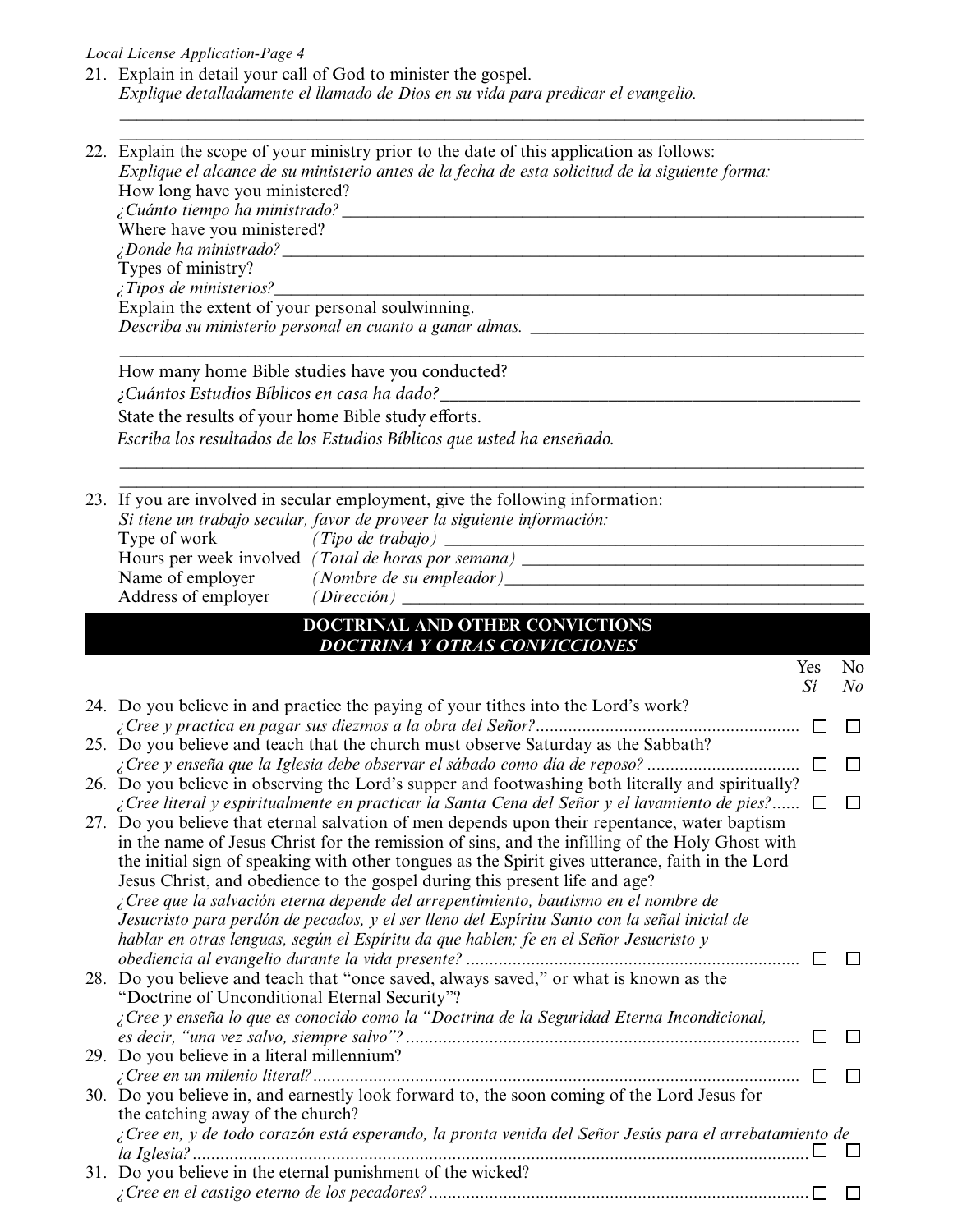## Yes No

|                                                                                                                                                                                                                                                         | Sí | No |
|---------------------------------------------------------------------------------------------------------------------------------------------------------------------------------------------------------------------------------------------------------|----|----|
| 32. Do you believe and teach that it is the duty of all saints to show respect toward and to be<br>obedient to all lawful requirements of civil government that are not contrary to the Word<br>of God (Romans 13:1-10; Matthew 17:24-27 and 22:17-21)? |    |    |
| ¿Cree y enseña que es obligación de todos los santos mostrar respeto y ser obediente                                                                                                                                                                    |    |    |
| hacia todos los reglamentos legales del gobierno civil que no son contrarios a la Palabra de                                                                                                                                                            |    |    |
|                                                                                                                                                                                                                                                         |    |    |
| 33. Are you endeavoring to measure up to the scriptural qualifications as given in                                                                                                                                                                      |    |    |
| I Timothy 3:1-7?                                                                                                                                                                                                                                        |    |    |
| <i>i</i> Se está esforzando para alcanzar las calificaciones Bíblicas dadas en I Timoteo 3:1-7?                                                                                                                                                         |    |    |
| 34. Do you have a television set in your home?                                                                                                                                                                                                          |    |    |
|                                                                                                                                                                                                                                                         |    |    |
| 35. Do you use all media in accordance with Article VII, Section 7, paragraph 1(c) of the                                                                                                                                                               |    |    |
| General Constitution of the UPCI?                                                                                                                                                                                                                       |    |    |
| ¿Utiliza los medios de tecnología conforme al artículo VII, Sección 7, párrafo $1(c)$ de la                                                                                                                                                             |    |    |
|                                                                                                                                                                                                                                                         |    |    |
| 36. Do you believe and teach the divine or heavenly flesh of Jesus Christ doctrine, (defined as                                                                                                                                                         |    |    |
| that the flesh of Jesus Christ had no biological or genetic relationship to other human beings)?                                                                                                                                                        |    |    |
| ¿Cree y enseña la doctrina de la carne divina o celestial de Jesucristo, (definido como que                                                                                                                                                             |    |    |
| la carne de Jesucristo no tenía ninguna relación biológica o genética a otros seres humanos)?                                                                                                                                                           |    |    |
| 37. Do you believe and teach the doctrine of preterism—that the coming of the Lord was fulfilled                                                                                                                                                        |    |    |
| in the first century and that most, if not all, of the prophecies of the coming of the Lord                                                                                                                                                             |    |    |
| addressed judgment upon the Jews, culminating in the destruction of Jerusalem in A.D. 70?                                                                                                                                                               |    |    |
| ¿Cree y enseña la doctrina de preterismo—que la venida del Señor se cumplió en el primer                                                                                                                                                                |    |    |
| siglo y que la mayoría, si no todas de las profecías relevantes a la venida del Señor dirigieron                                                                                                                                                        |    |    |
| juicio sobre los judíos, culminando en la destrucción de Jerusalén en d.C. 70?□                                                                                                                                                                         |    |    |
| <b>FINANCIAL AND LEGAL STATUS</b><br><b>ESTADO LEGAL Y FINANCIERO</b>                                                                                                                                                                                   |    |    |
| 38. Have you ever taken bankruptcy? If yes, please explain.                                                                                                                                                                                             |    |    |
| ¿Se ha declarado alguna vez en bancarrota? Si su respuesta es sí, por favor explique                                                                                                                                                                    |    |    |
|                                                                                                                                                                                                                                                         |    |    |
|                                                                                                                                                                                                                                                         |    |    |
| 39. Have you ever been convicted of or pleaded guilty to child abuse or a crime involving                                                                                                                                                               |    |    |
| actual or attempted sexual molestation of a minor? If yes, please explain.                                                                                                                                                                              |    |    |
| (Attach a separate page, if necessary.)                                                                                                                                                                                                                 |    |    |
| ¿Ha sido acusado en alguna ocasión o se ha declarado culpable del abuso de niños o de                                                                                                                                                                   |    |    |
|                                                                                                                                                                                                                                                         |    |    |
| algún otro crimen que se relacione con el intento o el acto de abusar sexualmente a un menor                                                                                                                                                            |    |    |
| de edad? Si su respuesta es sí, por favor explique. (Adjuntar página (s) adicional (es), si es                                                                                                                                                          |    |    |
|                                                                                                                                                                                                                                                         |    |    |
|                                                                                                                                                                                                                                                         |    |    |
|                                                                                                                                                                                                                                                         |    |    |
|                                                                                                                                                                                                                                                         |    |    |
| 40. Have you ever been convicted of or pleaded guilty to a crime other than traffic violations?                                                                                                                                                         |    |    |
| If yes, please explain. (Attach a separate page, if necessary.)                                                                                                                                                                                         |    |    |
| ¿Ha sido acusado en alguna ocasión o se ha declarado culpable de un crimen, que no seaviolaciones de tráfico?                                                                                                                                           |    |    |
| Si su respuesta es si, por favor explique. (Adjuntar página (s) adicional(es), si es necesario.) $\Box$                                                                                                                                                 |    |    |
|                                                                                                                                                                                                                                                         |    |    |
| 41. Would you consent to an investigation of your financial stewardship if deemed necessary                                                                                                                                                             |    |    |
| by the district board?                                                                                                                                                                                                                                  |    |    |
| ¿Aceptaría una investigación de su estado financiero, sí así lo decide la oficina Distrital?                                                                                                                                                            |    |    |
| 42. Are you living within your monthly income?                                                                                                                                                                                                          |    |    |
|                                                                                                                                                                                                                                                         |    |    |
| 43. Are you current with your monthly obligations?                                                                                                                                                                                                      |    |    |

44. Are you willing and do you agree to cooperate with the district financial plan? *¿Está dispuesto y listo para cooperar con el plan financiero de su Distrito?* .................................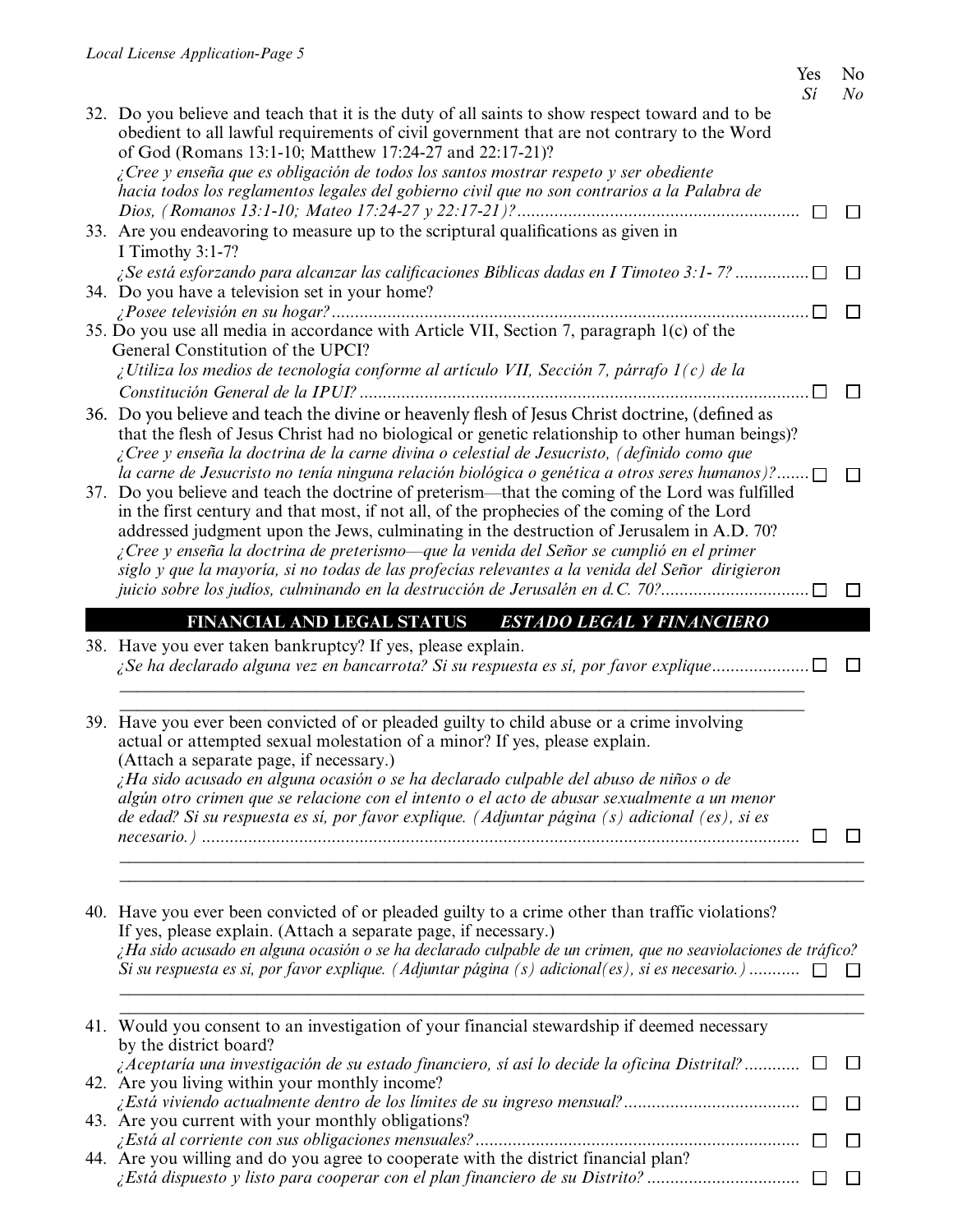| COMMITMENT<br><i>COMPROMISOS</i>                                                                                                                                                                                                                                                                                                                                                                          |     |                |
|-----------------------------------------------------------------------------------------------------------------------------------------------------------------------------------------------------------------------------------------------------------------------------------------------------------------------------------------------------------------------------------------------------------|-----|----------------|
|                                                                                                                                                                                                                                                                                                                                                                                                           | Yes | N <sub>o</sub> |
|                                                                                                                                                                                                                                                                                                                                                                                                           | Sí  | No             |
| 45. Will you abide by the teaching of the organization and be under its jurisdiction?                                                                                                                                                                                                                                                                                                                     |     |                |
| ¿Se compromete en guardar las enseñanzas de la organización y permanecer bajo su<br><i>jurisdicción</i> ?                                                                                                                                                                                                                                                                                                 |     |                |
| 46. Have you read the Articles of Faith and do you agree with them?<br>47. Have you read the ministerial obligations and rules and do you agree with them?                                                                                                                                                                                                                                                |     |                |
| ¿Ha leído las obligaciones y reglas ministeriales? ¿Está de acuerdo con ellas?<br>48. Will you recognize our pastors and ministers in the field of labor, showing due ministerial                                                                                                                                                                                                                         |     |                |
| courtesy and avoid breaking the unity of the Spirit?<br>¿Está dispuesto a reconocer a nuestros pastores y ministros en el campo de labor, mostrando<br>49. Will you refrain from speaking evil, critical, and contentious words about anyone in our<br>fellowship? Will you work in peace and harmony with all ministers and missionaries and<br>will you cooperate with all efforts of the organization? |     |                |
| $\chi$ Está dispuesto a refrenarse de hablar mal, criticar, y decir palabras contenciosas respecto a<br>alguien de la asamblea; a trabajar en paz y armonía con todos los ministros y misioneros y a<br>50. Even though you have the privilege of certain personal convictions, will you pledge<br>yourself not to contend for your personal views to the disunity of the body?                           |     |                |
| ¿Aunque tenga el privilegio de poseer convicciones personales, está dispuesto a no<br>contender sus puntos de vista que podrían traer división al cuerpo de Cristo?                                                                                                                                                                                                                                       |     |                |

Use this space for further explanation of any question on preceding pages. *Utilice este espacio para la explicación adicional de cualquier pregunta en páginas anteriores.*

\_\_\_\_\_\_\_\_\_\_\_\_\_\_\_\_\_\_\_\_\_\_\_\_\_\_\_\_\_\_\_\_\_\_\_\_\_\_\_\_\_\_\_\_\_\_\_\_\_\_\_\_\_\_\_\_\_\_\_\_\_\_\_\_\_\_\_\_\_\_\_\_\_\_\_\_\_\_\_\_\_\_\_\_\_\_\_ \_\_\_\_\_\_\_\_\_\_\_\_\_\_\_\_\_\_\_\_\_\_\_\_\_\_\_\_\_\_\_\_\_\_\_\_\_\_\_\_\_\_\_\_\_\_\_\_\_\_\_\_\_\_\_\_\_\_\_\_\_\_\_\_\_\_\_\_\_\_\_\_\_\_\_\_\_\_\_\_\_\_\_\_\_\_\_ \_\_\_\_\_\_\_\_\_\_\_\_\_\_\_\_\_\_\_\_\_\_\_\_\_\_\_\_\_\_\_\_\_\_\_\_\_\_\_\_\_\_\_\_\_\_\_\_\_\_\_\_\_\_\_\_\_\_\_\_\_\_\_\_\_\_\_\_\_\_\_\_\_\_\_\_\_\_\_\_\_\_\_\_\_\_\_ \_\_\_\_\_\_\_\_\_\_\_\_\_\_\_\_\_\_\_\_\_\_\_\_\_\_\_\_\_\_\_\_\_\_\_\_\_\_\_\_\_\_\_\_\_\_\_\_\_\_\_\_\_\_\_\_\_\_\_\_\_\_\_\_\_\_\_\_\_\_\_\_\_\_\_\_\_\_\_\_\_\_\_\_\_\_\_ \_\_\_\_\_\_\_\_\_\_\_\_\_\_\_\_\_\_\_\_\_\_\_\_\_\_\_\_\_\_\_\_\_\_\_\_\_\_\_\_\_\_\_\_\_\_\_\_\_\_\_\_\_\_\_\_\_\_\_\_\_\_\_\_\_\_\_\_\_\_\_\_\_\_\_\_\_\_\_\_\_\_\_\_\_\_\_ \_\_\_\_\_\_\_\_\_\_\_\_\_\_\_\_\_\_\_\_\_\_\_\_\_\_\_\_\_\_\_\_\_\_\_\_\_\_\_\_\_\_\_\_\_\_\_\_\_\_\_\_\_\_\_\_\_\_\_\_\_\_\_\_\_\_\_\_\_\_\_\_\_\_\_\_\_\_\_\_\_\_\_\_\_\_\_

### **CONFIDENTIALITY STATEMENT** *DECLARACION CONFIDENCIAL*

The confidentiality of statements about ministers or ministerial applicants must be held in sacred trust by district superintendents and members of district boards. Violations of this trust could result in disciplinary action or civil liabilities. However, it is equally important that district superintendents communicate relevant information about ministers to other district officials and local church officials who have a need to know. Examples of such communication are ministers transferring to other districts and information concerning a minister who is a candidate to pastor a church. Failure to disclose information may result in legal responsibility. If a ministerial applicant is not approved for license, the district board may, upon his request, disclose to him the nature of the information it has obtained about him, but not the sources.

*La confidencialidad de las declaraciones hechas por ministros o aspirantes al ministerio será reservada en absoluta confidencia por los superintendentes de distritos y sus respectivas mesas directivas. Violaciones de esta confidencia, podría resultar en acciones disciplinarias o demandas civiles. Así mismo, es de igual importancia que los directores de distrito comuniquen la información necesaria acerca de ministros a los oficiales de distritos y los oficiales de iglesias locales que tengan la necesidad de conocer tal información. Ejemplo: ministros transfiriéndose de un distrito a otro, o información acerca de un candidato al pastoreado de cierta iglesia. La omisión en divulgar información podría resultar en responsabilidad legal. Si un aspirante al ministerio no es aceptado para cierta licencia, la junta directiva del distrito podría, a petición del aspirante, otorgarle la naturaleza de la información que se ha obtenido acerca de él, pero no la fuente de tal información.*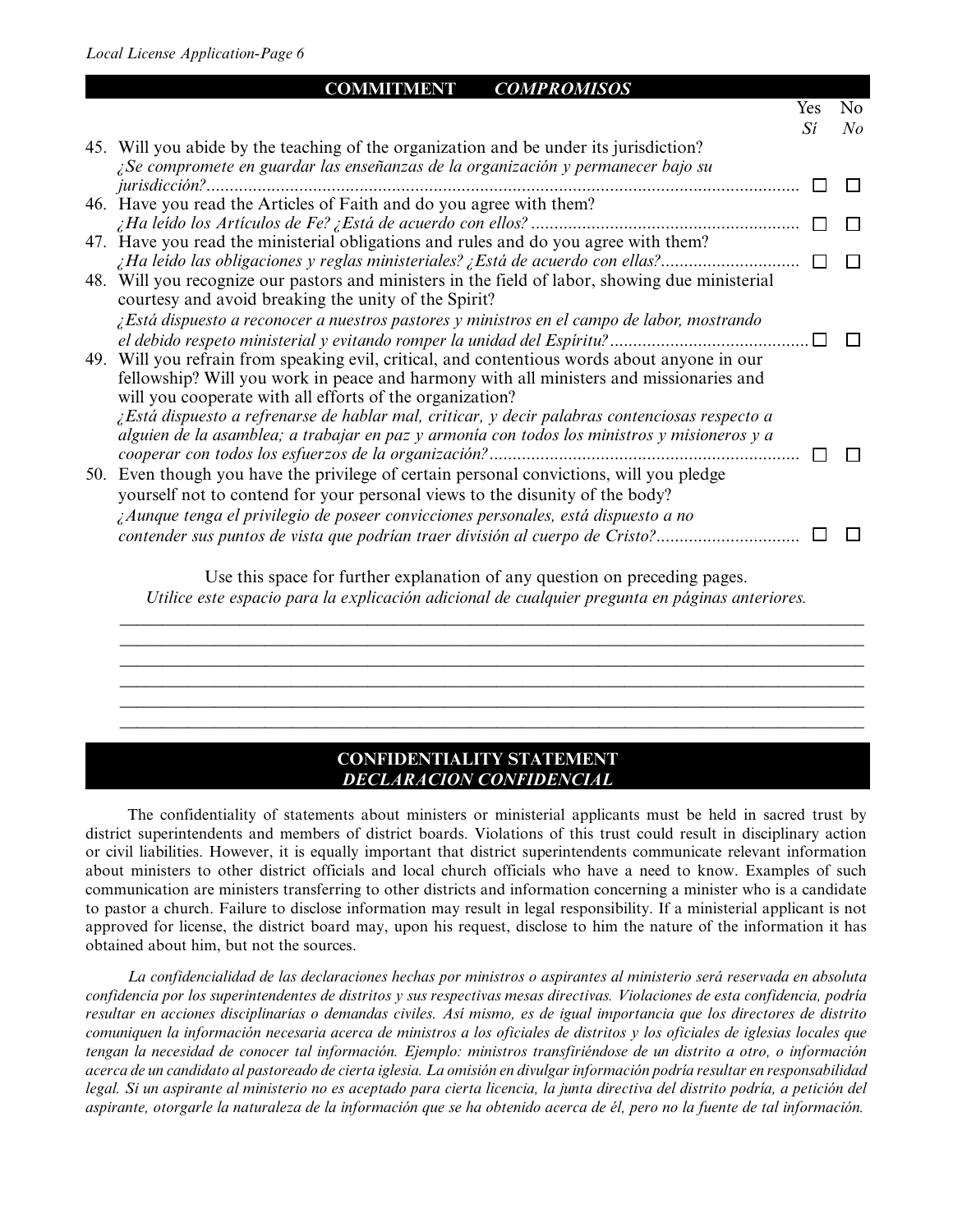## **LIMITED DISCLOSURE AGREEMENT** *ACUERDO DE OBTENCION DE DATOS*

 $\Box$ , in consideration of my receiving ministerial credentials from the United Pentecostal Church International do hereby authorize the district superintendent or his designee in his sole discretion to release to any general official, district official, or local church official who has a need to know any information concerning my conduct and cooperation in the organization. Information may be released on the initiative of the district superintendent or in response to an inquiry. I also hereby release the above officials from any and all liability for damages of whatever kind or nature which may at any time result to me on account of their disclosure of information authorized by this agreement.

I expressly agree that this release is intended to be as broad and inclusive as permitted by law and that if any portion is held to be invalid, I agree that the balance shall, notwithstanding, continue in full legal force and effect. This release contains the entire agreement between the parties hereto, and the terms of this release are contractual and not a mere recital.

I further agree that this limited disclosure agreement shall remain in legal force and effect as long as I remain a member of the United Pentecostal Church International.

I further state that I have carefully read the foregoing release and know the contents thereof and I sign this release as my own free act. This is a legally binding agreement which I have read and understand.

*Yo, \_\_\_\_\_\_\_\_\_\_\_\_\_\_\_\_\_\_\_\_\_\_\_\_\_\_\_\_\_\_\_\_\_\_\_\_\_\_\_\_\_\_\_\_ , considerando recibir mis credenciales ministeriales con la Iglesia Pentecostal Unidad Internacional (United Pentecostal Church International), autorizo al superintendente del distrito o a la persona asignada por él, revelar a cualquier oficial general, oficial de distrito, u oficiales de iglesias locales, información acerca de mi conducta o de mi cooperación dentro de la organización. La información puede ser revelada a discreción del superintendente del distrito o en respuesta a una investigación.* 

*Además por este medio, libero a los oficiales ya mencionados, de cualquier responsabilidad o daños de cualquier clase o naturaleza que pudieran resultar sobre mí persona, a consecuencia de haber otorgado información autorizada por este acuerdo.*

*Además explícitamente estoy de acuerdo en que esta información sea tan extensa e inclusive como es permitido por la ley, y que si alguna porción es encontrada inválida, estoy de acuerdo en que el resultado continuará vigente en su totalidad legal. Este permiso contiene el acuerdo entero entre las dos partes aquí representadas, y los términos de este permiso son contractuales y no un mero recital.*

*Además me comprometo a que este Acuerdo de Obtención de Datos, se mantendrá legal y en efecto, mientras yo sea miembro de la Iglesia Pentecostal Unida Internacional.*

*Así también afirmo que cuidadosamente he leído esta publicación y que conozco el contenido aquí expresado y firmo este acuerdo bajo mi libre voluntad. Este es un acuerdo legalmente vinculante el cual he leído y entendido.*

| Date  | Signature of Applicant |  |
|-------|------------------------|--|
| Fecha | Firma del solicitante  |  |

### **STATEMENT** *DECLARACION*

The information contained in this application is correct to the best of my knowledge. I understand and agree that the district board may conduct a background check relative to the questions in this application to determine my character and fitness for the ministry. I agree not to seek damages from any person, church, or organization on account of compliance with this agreement and authorization.

I understand that any information provided to the district board will remain confidential, and I therefore waive any right that I may have to examine this confidential information. Moreover, if the district board deems it necessary, I authorize a credit check and/or criminal record check.

In consideration of the receipt and evaluation of this application, I agree to this background check as stated above by my signature on this application.